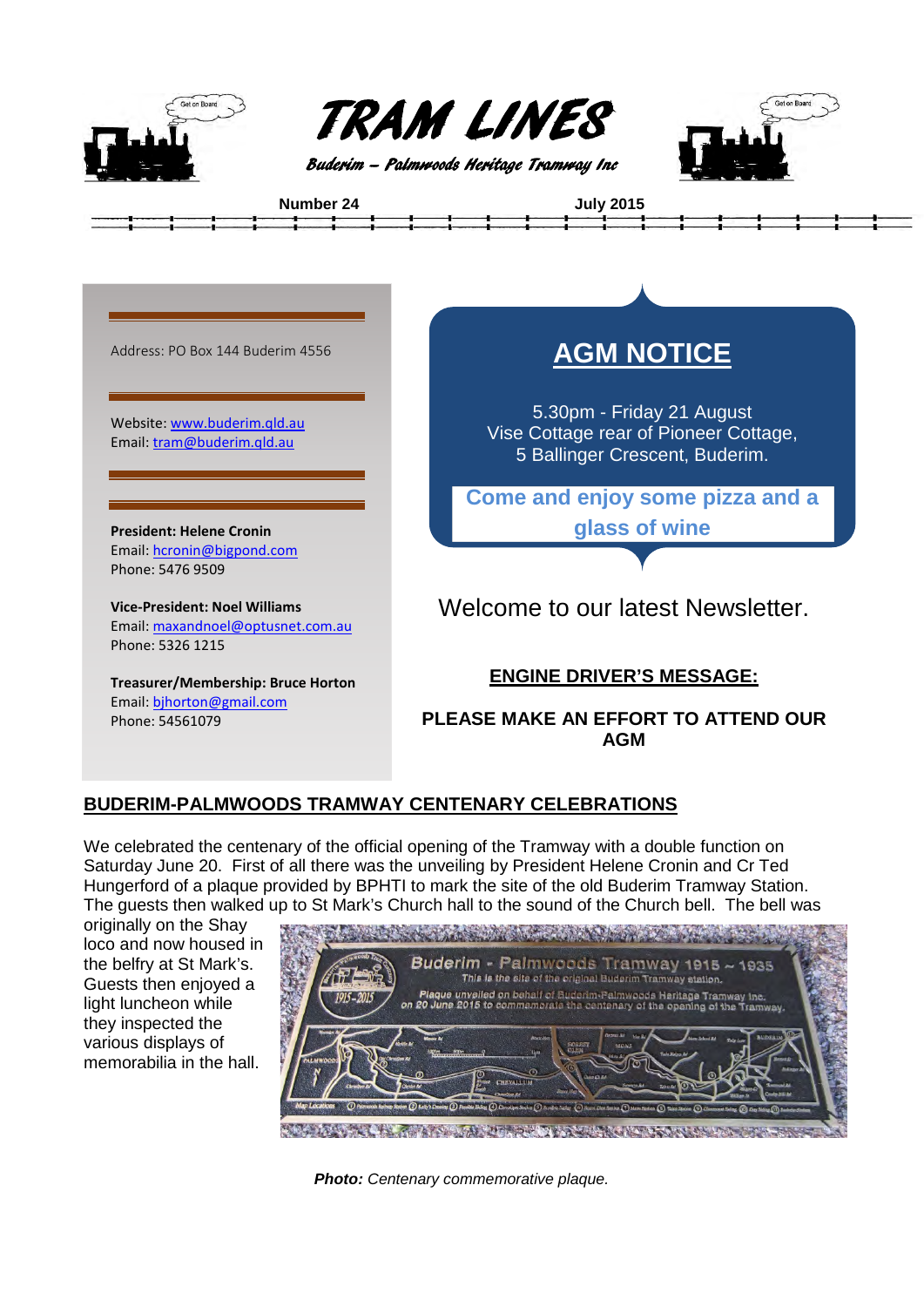President Helene Cronin then welcomed everybody and gave a summary of the centenary events and she was followed by Member for Buderim Steve Dickson who gave a rousing speech praising the work of BPHTI and urging the Council to support them in their efforts to display the loco on the site of the old toilet block in Lindsey Road. Guests were then entertained with a splendid performance by Buderim Youth Theatre of Excellence (BYTE) of a re-enactment of the official opening of the Tramway in 1915, which included the driving in of the last spike and the arrival of a cut-out model of the Krauss loco, complete with smoke, to cut the ribbon. Following this, the Buderimaires (Alan Winter and Noel Williams) entertained with songs about the Tramway and Buderim. Guests were then taken by bus to view the Krauss loco and the Telco Road walking track.

We were honoured to have descendants of both surveyor George Phillips who supervised the building of the Buderim Tramway, and train driver Hilton Ford. Hilton was the second engine driver on the tramway and drove the loco from March 1917 to January 1920.

The Buderim Chronicle published our 8 page Centenary lift-out on June 18. It was well received by all. On the centenary weekend, great interest was shown in all things tramway by visitors to the Telco Rd walking track during their bus visit in the afternoon. Members of the Geo Phillips (tramway engineer) family descendant group contributed during the walk with stories and comments. Some of those who travelled independently by car walked the whole 2km length and the bus group went part of the way.



*Photo: Helene Cronin & Cr Hungerford unveiling the commemorative plaque*

Our centenary celebrations were made possible by Council's Major Grants program.

## **CENTENARY ENVELOPES**

Australia Post helped celebrate the centenary of the official opening of the Buderim-Palmwoods Tramway on 18 June 1915 by using special Tramway Centenary post marks on mail going through

the Buderim and Palmwoods Post Offices during the month of June. We had special commemorative envelopes designed for use in conjunction with the post marks. Tthese attractive envelopes were able to be ordered at Buderim's Old Post Office and were posted to customers on June 18 for \$5.00 each. They were a one-off and are bound to become collectors' items. Mayor Mark Jamieson officially launched the post marks and envelopes by posting one to himself at the Buderim Post Office. Cr. Jamieson said he was delighted to be involved in the centenary celebrations and commended BPHTI for their initiative in organizing the post marks and envelopes to commemorate the occasion.



*Photo: Mayor Jamieson with BPHTI members at Buderim Post Office.*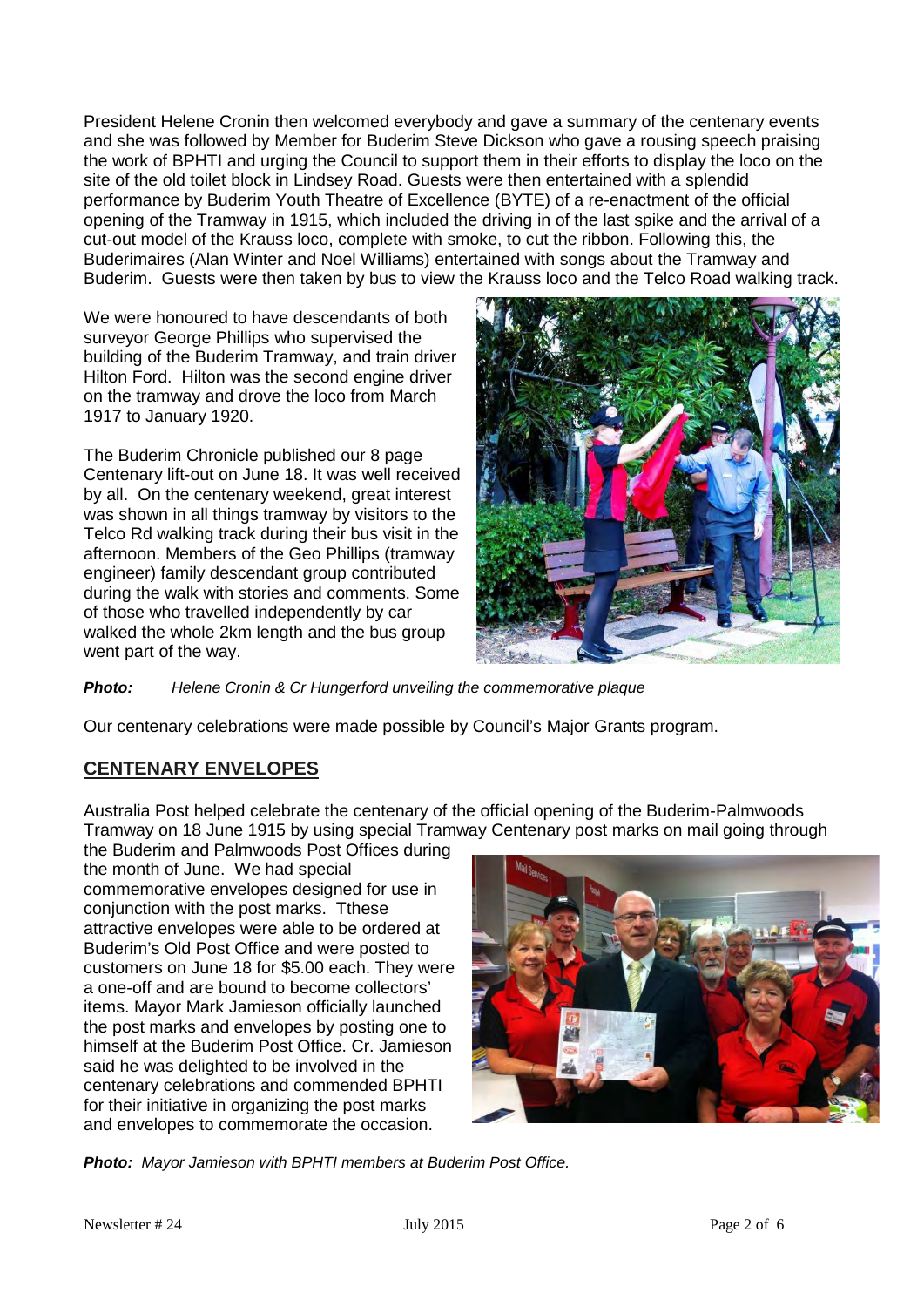## **TRAMWAY CREEK**

Buderim has two "new" creeks thanks to the efforts of BPHTI and the Buderim Heights Estate group. Members discovered that the creek that runs under the old tramway bridge and Mons Road near Telco Road was not officially named so they got in touch with the office of the Department of Natural Resources and Mines to begin a naming process for this creek and another un-named creek that flows into it from the parkland off Mons School Road cared for by the Buderim Heights Estate Group. BPHTI chose "Tramway Creek" for the Mons Road creek and the Buderim Heights group chose "Diggers Creek "for theirs. Diggers Creek flows into Tramway Creek which then flows into Martins Creek near Harry's Restaurant, then into Eudlo Creek and finally the Maroochy River. The new names were gazetted earlier this year and Sunshine Coast Council has now erected roadside signs on Tramway Creek, which is appropriate with the centenary of the opening of the Tramway being celebrated this year.



*Photo: Neil McGarvie & Noel Williams at Tramway Creek sign.*

### **DIORAMA**

Thanks to Garth who is creating a diorama including the Buderim Tramway Station, carriage and Shay locomotive. The level of detail is amazing and his passion is evident in this wonderful miniature masterpiece.

# **LOCO DISPLAY**

On 20 July we attended a Strategic Discussion Forum at Sunshine Coast Council to present our case for Council to join with us in funding the display of the restored Krauss loco in central Buderim on the site of the old outdated toilet block.

President Helene Cronin delivered a well prepared presentation which included a revised design for the Krauss display which has been prepared by Damien Collins of Buderim Design Studio. Our presentation was warmly received by the Mayor, Councillors and Council officers and there was strong support for the creation of a Taskforce (like that set up for the S.S. Dicky) requested by Helene for the Krauss. Who will be on the Taskforce, frequency of meetings and Charter for the Taskforce is still to be confirmed. This is a giant step forward and we welcome the chance to work alongside Council and others to bring our Krauss home to Buderim.

## **WALKING TRACK**

The development work at 125 Sawrey's Rd (the farm property that earlier belonged to the late Peter Stanley and which joins the walking track) has now become obvious from about the 450m section of the track (about the location of the first track-side seat). The house and other buildings have been demolished and ridges are being cleared with road formations joining them.

On August 11<sup>th</sup> we will again be guiding the Year 2 children from Siena school on a walk along the Heritage walking track. The children will also visit the restored Krauss locomotive as part of their day learning about the tramway history.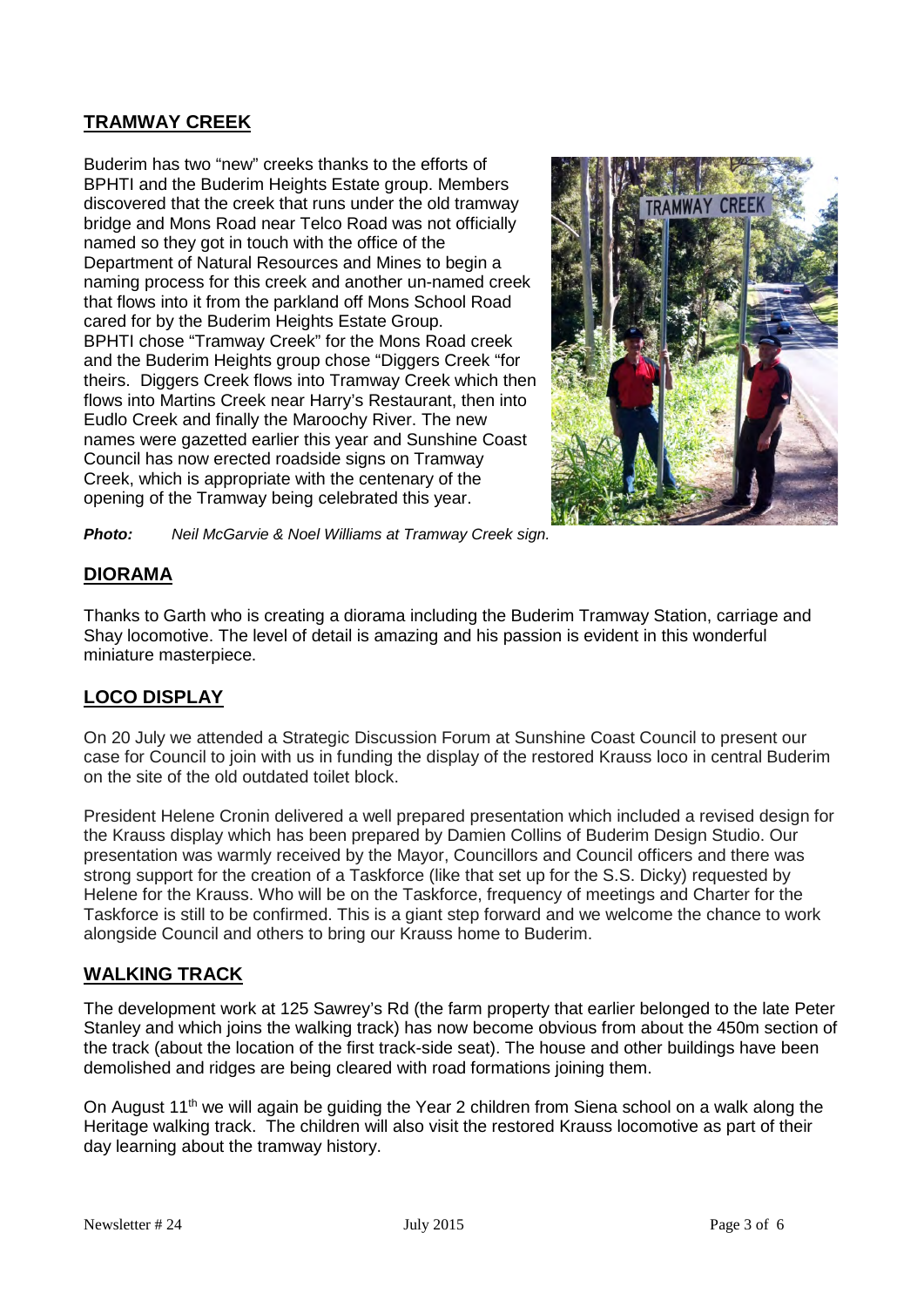**RAIL TRAILS:** Check out other rail trails around Australia by visiting [www.railtrails.org.au](http://www.railtrails.org.au/)

## **BPHTI WEB SITES, FACEBOOK PAGE & EMAIL**

- Web Address <http://www.buderim.qld.au/tram> Why not try it out for us. Any comments or suggestions on possible improvements gratefully received. Contact Bruce Horton with your suggestions. We continue to develop our website with the help of the staff at Red Lid Publishing.
- Email Address tram@buderim.qld.au

Facebook Page <https://www.facebook.com/BPHTI?ref=hl>

Check our Facebook page out, and if possible**, register a Like** for the site as this helps us get more publicity

## **FUTURE MEETING DATES**

- **Friday August 21 at 5.30 pm - Annual General Meeting**
- Friday September 18 at 5.00 pm
- Friday October 16 at 5.00 pm

You are invited to attend these general meetings and contribute your ideas. Normally meetings are held at 5 pm in the Vise Cottage meeting room at the rear of the Pioneer Cottage, 5 Ballinger Crescent, Buderim. Finally, the committee thanks you all for your continued support. Please give serious thought to joining our committee.



*Photo: Australia Day Parade*



*Photo: Artist's impression of the new building proposed to replace the existing toilet block in central Buderim and to house the restored Krauss locomotive.*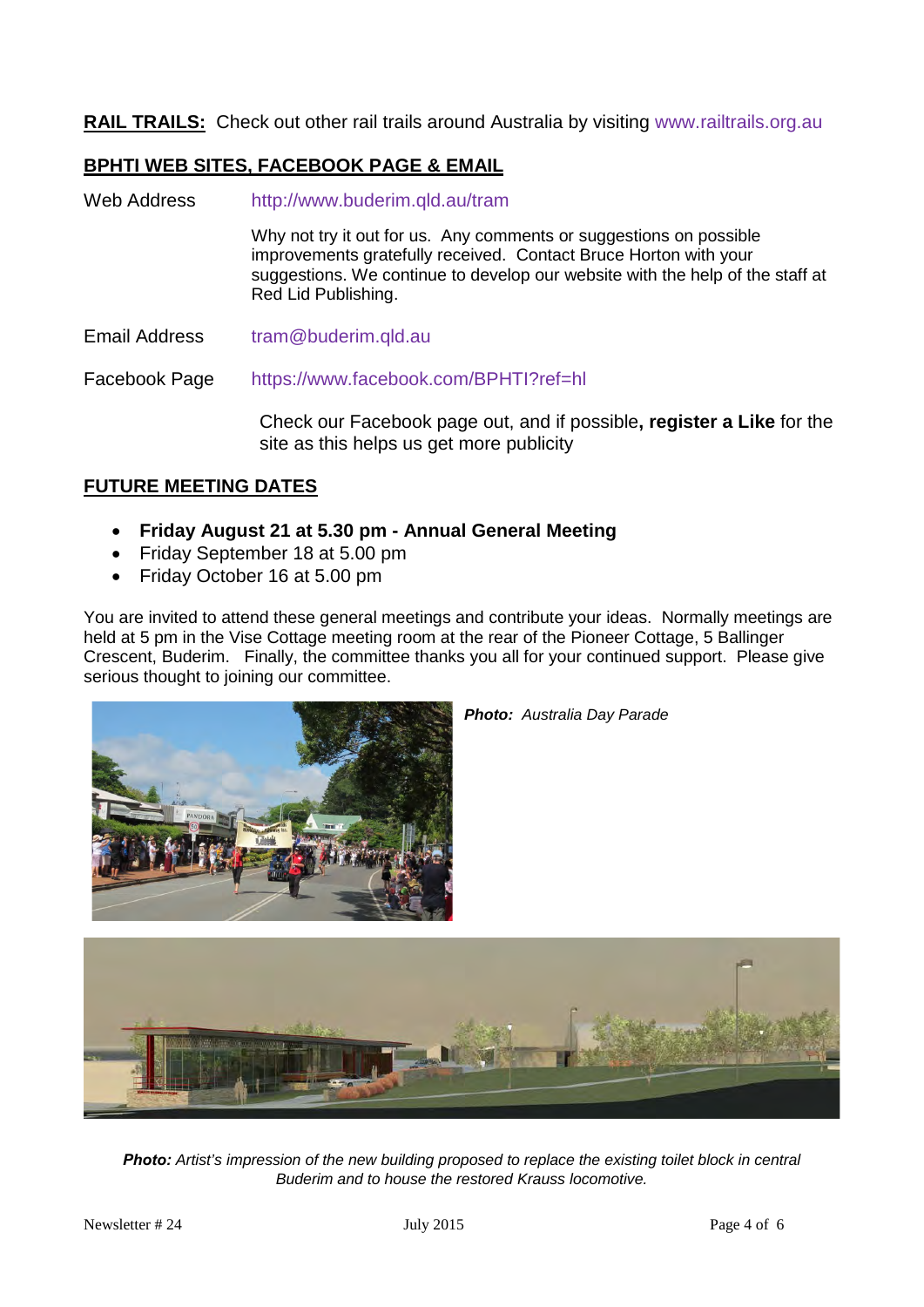#### **MEMBERSHIP**

#### **LIFE MEMBERS: PLEASE IGNORE THE RENEWAL NOTICE**

We are getting closer to achieving our goal and we would appreciate your continued support for next year. Membership renewals can be made at the AGM. However, if you are unable to attend, we have included a membership renewal form for you to complete (see page 6). We would also appreciate any extra amount you could give us as a donation to help us cover the many incidental costs associated with running the group. Please post your completed form to the Membership Secretary at PO Box 144 Buderim QLD 4556.

Also, would everyone please encourage any of your friends interested in Buderim's tramway heritage & history to join us and become a member, as the more members we have the better we can achieve our goals.



# **AND ALSO**

# **NON LIFE MEMBERS, PLEASE RENEW YOUR MEMBERSHIP**



*Photo: Members & guests at Palmwoods Hotel enjoying the Christmas party to start the year of Tramway Centenary celebrations.*